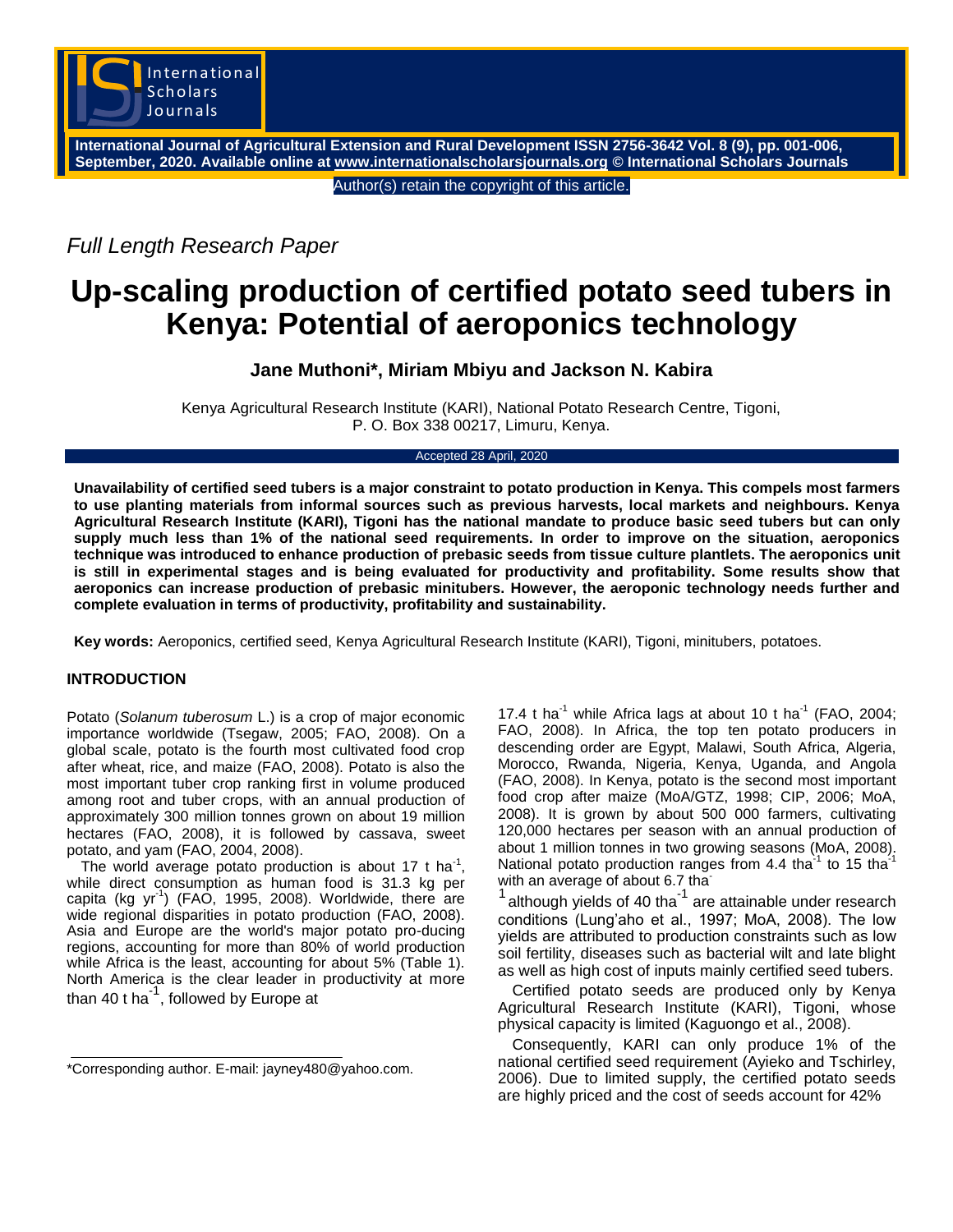|  |  | Table 1. Potato production by regions in 2007. |  |  |  |  |
|--|--|------------------------------------------------|--|--|--|--|
|--|--|------------------------------------------------|--|--|--|--|

| <b>Region</b> | Harvested area (,000 ha) | Production (,000 tons) | <b>Productivity (t ha</b> |
|---------------|--------------------------|------------------------|---------------------------|
| Africa        | 1.542                    | 16.707                 | 10.8                      |
| Asia/Oceania  | 8,733                    | 137.344                | 15.7                      |
| Europe        | 7.474                    | 130.224                | 17.4                      |
| Latin America | 964                      | 15.683                 | 16.3                      |
| North America | 616                      | 25.345                 | 41.2                      |
| World         | 19,328                   | 325,302                | 16.8                      |

Source: FAO, 2008.

**Table 2.** Amount of basic seed produced from KARI Tigoni and its subcentres from 2006 to 2009 (kg).

| <b>Season</b>        | 2006       | 2006/2007          | 2007       | 2007/2008          | 2008       | 2008/2009          | 2009       |
|----------------------|------------|--------------------|------------|--------------------|------------|--------------------|------------|
| <b>Place</b>         | Long rains | <b>Short rains</b> | Long rains | <b>Short rains</b> | Long rains | <b>Short rains</b> | Long rains |
| Njambini sub station | 5550       | 6250               | 4050       | 3000               | 6250       | 1500               | 16250      |
| Marindas substation  | 14450      |                    | 23650      | 0                  | 8650       |                    | 5050       |
| Marimba substation   | 2050       | 2650               | 2650       | 4150               | 2650       | 3000               | 7500       |
| Tigoni               | 13450      | 16500              | 20000      | 20000              | 16250      | 12600              | 9000       |
| Total                | 35500      | 25400              | 50350      | 27150              | 33800      | 17100              | 37800      |

Source: KARI (2007).

of the total production costs (Kaguongo et al ., 2008). Consequently, farmers depend on seed from informal sources which include farm-saved (self supply), local markets and neighbours (Kaguongo et al ., 2008). Selfsupply is the major source of potato seed tubers for most farmers (Kaguongo et al ., 2008). This informal system leads to use of poor quality seeds and often accelerates the spread of seed-borne diseases (Ng'ang'a et al., 2003).

This paper reviews the certified potato seed production system in Kenya, the problems it faces, and the potential of aeroponic technology to improve on it.

## **PRODUCTION OF CERTIFIED POTATO SEED TUBERS IN KENYA**

Conventionally, certified potato seed tuber production starts with *in vitro* plantlets from meristematic tissue in the tissue culture laboratory (KARI, 2007). The plantlets are multiplied and after hardening-off, they are planted in potted sand media in a screen house to produce prebasic minituber seeds (generation 0). The prebasic minitubers are then multiplied for three generations in the field to produce generation 1, 2 and 3 basic seeds. The generation 3 basic seeds are planted for one generation at KARI, Tigoni and its substations, contracted certified seed farmers' fields as well as Agricultural Development

Corporation (ADC) farms to produce certified seeds (KARI, 2007). Production of prebasic minituber seeds from *in vitro* plantlets is slow and this leads to a bottleneck in certified seeds production chain (Muthoni et al., 2010). The multiplication rate is 6 to 8 minituber seeds/ plant (KARI, 2007). Table 2 shows amount of generation 3 basic seeds produced from KARI, Tigoni for the last seven years. Figure 1 shows a schematic system of seed potato production from pre-basic to basic as done at KARI, Tigoni

## **COMPARISON BETWEEN AEROPONICS TECHNOLOGY AND CONVENTIONAL METHODS**

In a bid to compare the productivity of aeroponics technology and conventional methods, two most popular potato varieties *Tigoni* and *Asante* were evaluated for minituber production. The experiment was conducted between March 2009 and December 2009 (first season) while the second season was between March 2010 and December 2010.

## **MATERIALS AND METHODS**

#### **Aeroponics**

The aeroponics unit at KARI, Tigoni was constructed in 2009. The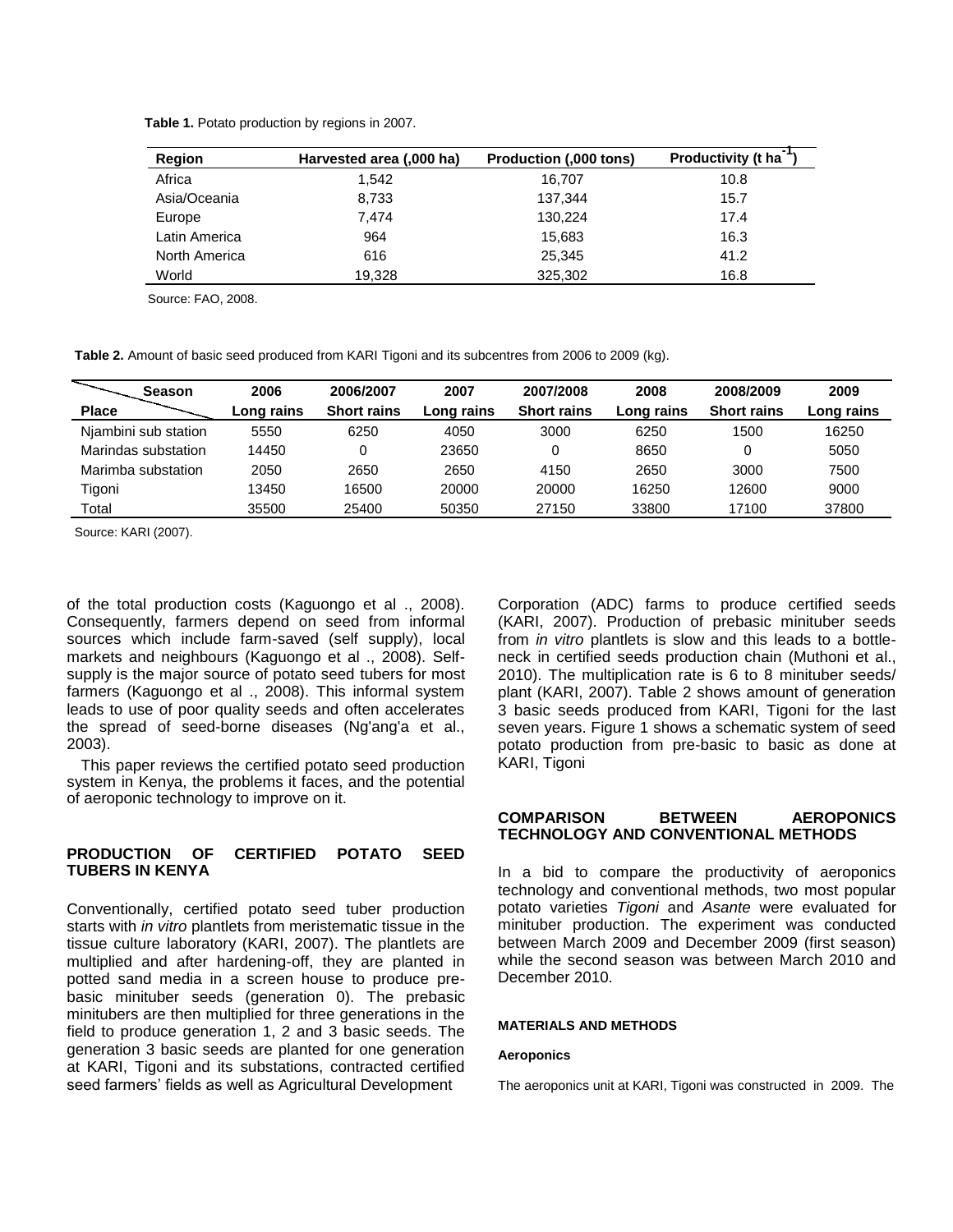

**Figure 1.** Schematic system of seed potato production from pre-basic to basic. Source: KARI (2007).

**Table 3.** Composition of 500 liters nutrient solution.

| <b>Nutrient</b>                 | Quantity (g) |
|---------------------------------|--------------|
| KNO <sub>3</sub>                | 2.2          |
| NH <sub>4</sub> NO <sub>3</sub> | 1.4          |
| Ca superphosphate               | 0.8          |
| MqSO <sub>4</sub>               | 0.8          |
| Fe(EDTA) Fe 6%                  | 0.036        |
| Micro(Fetrilon)                 | 0.048        |
| pН                              | 6.5          |

Source: Farran and Mingo-Castel (2006).

unit consisted of a screen house measuring 30 m  $\times$  6 m. It was a metallic structure with translucent asbestos roof and the sides were made of white muslin shading net to lower the temperature inside. Inside the screen house were the growth chambers. Each chamber could accommodate 180 plants.

Each growth chamber consisted of a styrofoam box measuring 6  $m \times 1.8$  m  $\times$  1.5 m. The sides were cut to ease minituber harvesting and monitoring of the fertigation system. The cut sides were covered with a black polythene paper which could be lifted to check the tuber growth. The fertigation system consisted of an underground plastic tank in which the nutrient solution was held. The nutrient solution was transmitted into growth chambers using pipes.

The fertigation system was controlled by a timer and mists of nutrient solution were sprayed onto the dangling potato roots for 5 min after every 15 min. The nutrient solution was collected at the bottom of the boxes and pumped back into the tank. This system was powered by electricity, but a solar-powered generator was used in case of electricity failure. The composition of the nutrient stock solution used is given in Table 3. Each growth chamber represented a replication and each potato variety was grown in three such chambers giving a total of three replications for each potato variety. The experiment was laid out in a completely randomized design replicated three times.

#### **Crop management**

The plantlets from tissue culture laboratory were transplanted into growth boxes when they attained 5 cm tall with root length of about 2.5 cm and with 2 to 3 leaves. Small holes were made on the lids of the growth chambers and the plantlets were fitted into the holes at the crown with the roots hanging inside the box. The plantlets were held firmly in an upright position with the help of masking tape, this also ensured no light got inside the growth chamber. The lowest leaf of the plant was cut off every two weeks for the next two months. This allowed the plants to be pushed deep down into the growth chamber to promote stolon development.

The black polythene paper on the sides of the growth chamber was lifted to allow minituber harvesting. The minitubers were harvested when they attained a minimum of 8 g. This corresponded to a tuber diameter of 0.5 cm. This was done continuously to promote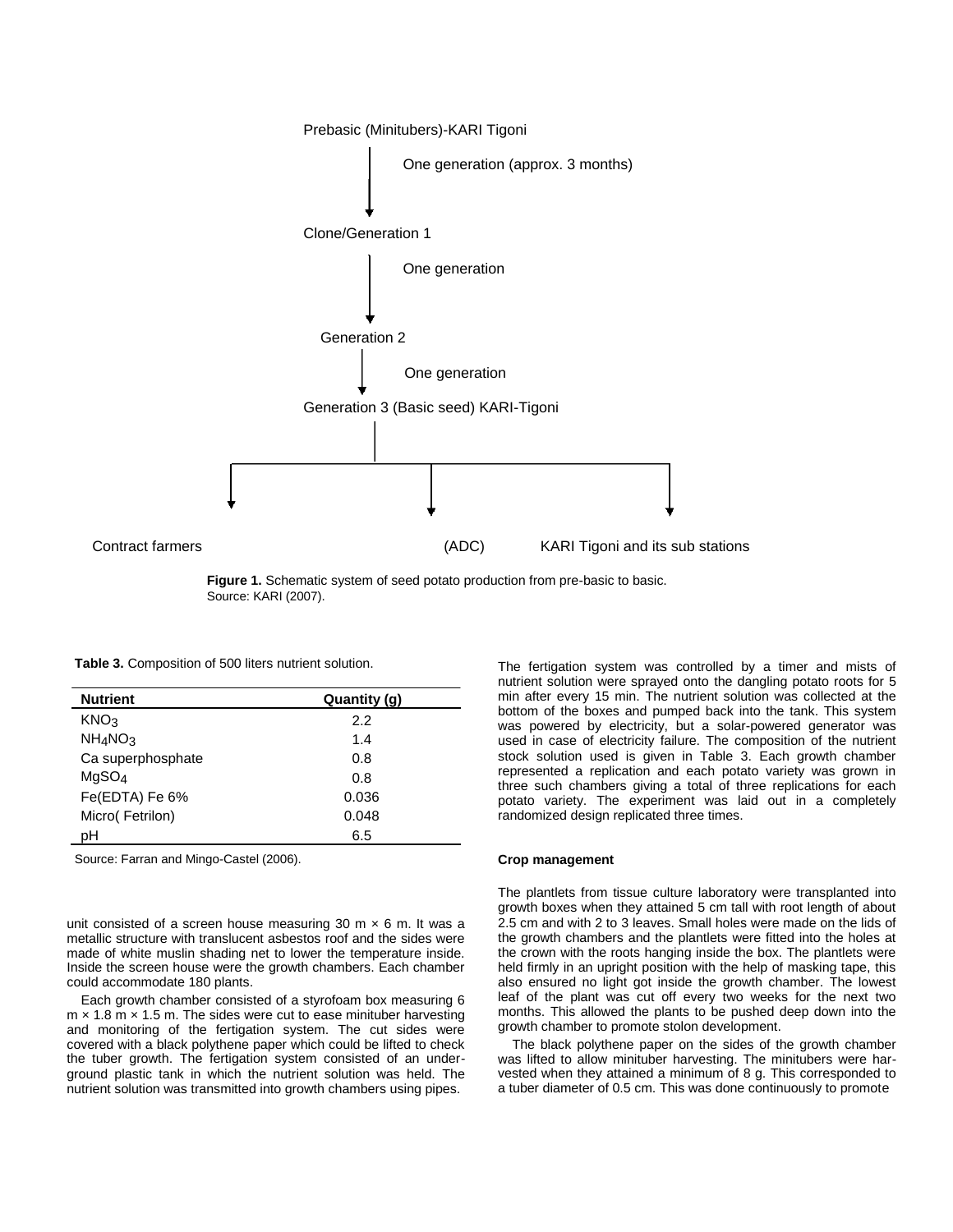**Table 4.** Average number of minitubers per replicate from aeroponics in the first season.

| <b>Minituber size</b> |       |      | u    | Total |
|-----------------------|-------|------|------|-------|
| Asante                | 7404. | 1856 | 470  | 9730  |
| Tigoni                | 15298 | 3858 | 1146 | 20302 |

Minituber size (diameter):  $1 = 0.5$  to  $1.5$  cm,  $2 = 1.51$  to  $2.5$  cm,  $3 = 2.51$  to  $3.5$  cm.

**Table 5.** Average number of minitubers per replicate from aeroponics in the second season.

| <b>Minituber size</b> |       |      |      | Total |
|-----------------------|-------|------|------|-------|
| Asante                | 7521  | 1820 | 521  | 9862  |
| Figoni                | 16620 | 4246 | 1059 | 21925 |

Minituber size (diameter):  $1 = 0.5$  to  $1.5$  cm,  $2 = 1.51$  to  $2.5$  cm,  $3 = 2.51$  to  $3.5$  cm.

**Table 6.** Average number of minitubers per replicate from pots in the first season.

| <b>Minituber size</b> |       |     | w   | Total |
|-----------------------|-------|-----|-----|-------|
| Tigoni                | l 155 | 761 | 164 | 2080  |
| Asante                | 926   | 299 | 165 | 1390  |
|                       |       |     |     |       |

Minituber size (diameter): 1 = 0.5 to 1.5 cm, 2 = 1.51 to 2.5 cm, 3 = 2.51 to 3.5 cm.

**Table 7.** Average number of minitubers per replicate from pots in the second season.

| <b>Minituber size</b> |           |            |     | ™otal |
|-----------------------|-----------|------------|-----|-------|
| ⊺igoni                | イウク<br>ںے | 832        | 110 | 2067  |
| Asante                | 912       | つつつ<br>ے ے | 153 | 1387  |

Minituber size (diameter):  $1 = 0.5$  to  $1.5$  cm,  $2 = 1.51$  to  $2.5$  cm,  $3 = 2.51$  to  $3.5$  cm.

promote tuber initiation. The first harvest was done five weeks after transplanting while subsequent harvesting was done weekly for the next 18 weeks. During each harvest, all the 180 plants in a growth chamber were harvested to give total replicate yield. The average replicate total yields for each variety were then calculated. The minitubers were then sorted out into three sizes based on diameter: Size 1 had a diameter of 0.5 to 1.5 cm, size 2 had diameter of 1.51 to 2.5 cm while size 3 had diameter of 2.51 to 3.5 cm. Harvested tubers were left to cure in wooden trays for 4 weeks before cold storage.

#### **Conventional method**

The experiment was laid out in a completely randomized design replicated three times. Each replication consisted of 180 pots. The plantlets from tissue culture laboratory were transplanted into pots when they were about 5 cm tall with root length of about 2.5 cm and with 2 to 3 leaves. Each plantlet was translated into its own pot. The pots were half filled with sterilised soil and put into screenhouse. The plants were watered regularly as need arose. Eight weeks after transplanting, all the plants were harvested. During each harvest, all the 180 plants in a replicate were harvested to give total

replicate yield. The average replicate total yields for each variety were then calculated. The minitubers were then sorted out into three sizes based on diameter: Size 1 had a diameter of 0.5 to 1.5 cm, size 2 had diameter of 1.51 to 2.5 cm while size 3 had diameter of 2.51 to 3.5 cm. Harvested tubers were left to cure in wooden trays for 4 weeks before cold storage.

## **RESULTS AND DISCUSSION**

Variety *Tigoni* produced more minitubers than *Asante* in both seasons for both aeroponics and conventional methods (Tables 4, 5, 6, and 7). For aeroponics, variety *Tigoni* produced an average total yield of 20,302 minitubers during the first season which translated to about 112 minitubers per plant (Table 4). In the second season, it produced 21,925 minitubers which translated to 122 tubers per plant (Table 5). By comparison, variety *Asante* produced an average total of 9,730 minitubers during the first season which translated to 54 minitubers per plant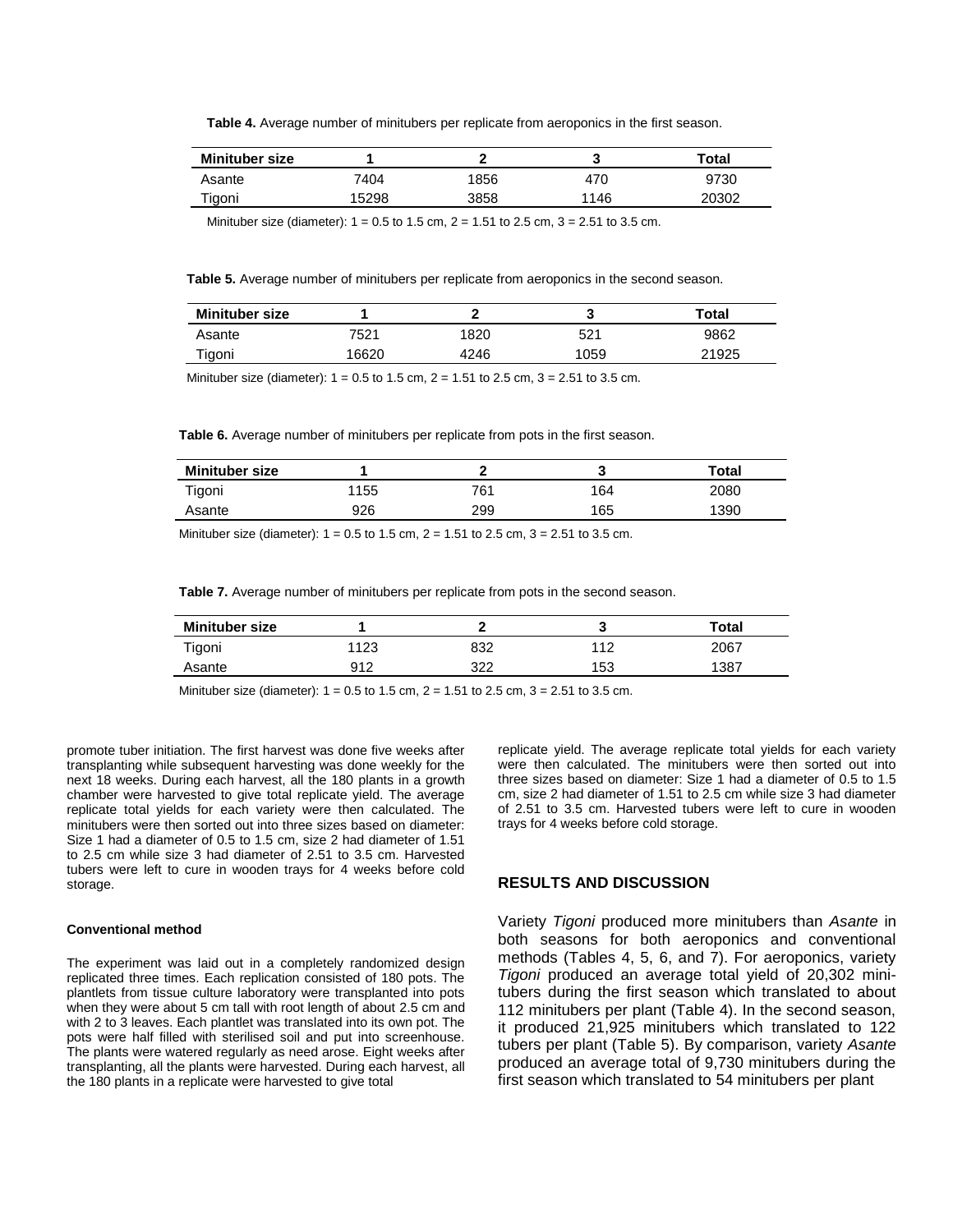

**Figure 2.** Average number of total minitubers harvested from each replication over a period of 18 weeks during the first season.



**Figure 3.** Average number of total minitubers harvested from each replication over a period of 18 weeks during the second season.

per plant (Table 4). During the second season, it yielded 9,862 minitubers which translated to 55 minitubers per plant (Table 5). This high multiplication rate was most likely due to longer harvesting period (Figures 2 and 3), which was made possible by the non-destructive harvesting method.

For the conventional pot method, variety *Tigoni* produced 2080 minitubers in the first season which translated into 12 minitubers per plant (Table 6). In the second season, it yielded 2067 minitubers which translated into 11 minitubers per plant (Table 7). By comparison, variety *Asante* produced an average total of

1,390 minitubers during the first season which translated to 8 minitubers per plant (Table 6). During the second season, it yielded 1,387 minitubers which translated to 8 minitubers per plant (Table 7).

For variety *Tigoni,* the minituber multiplication rate was 9.76 times higher for the aeroponics technology than the conventional pot method in the first season, in the second season, the minituber multiplication rate for aeroponics technology was 10.6 times higher than the conventional pot method. For variety *Asante,* the minituber multiplication rate was 7 times higher for the aeroponics technology than the conventional pot method in both